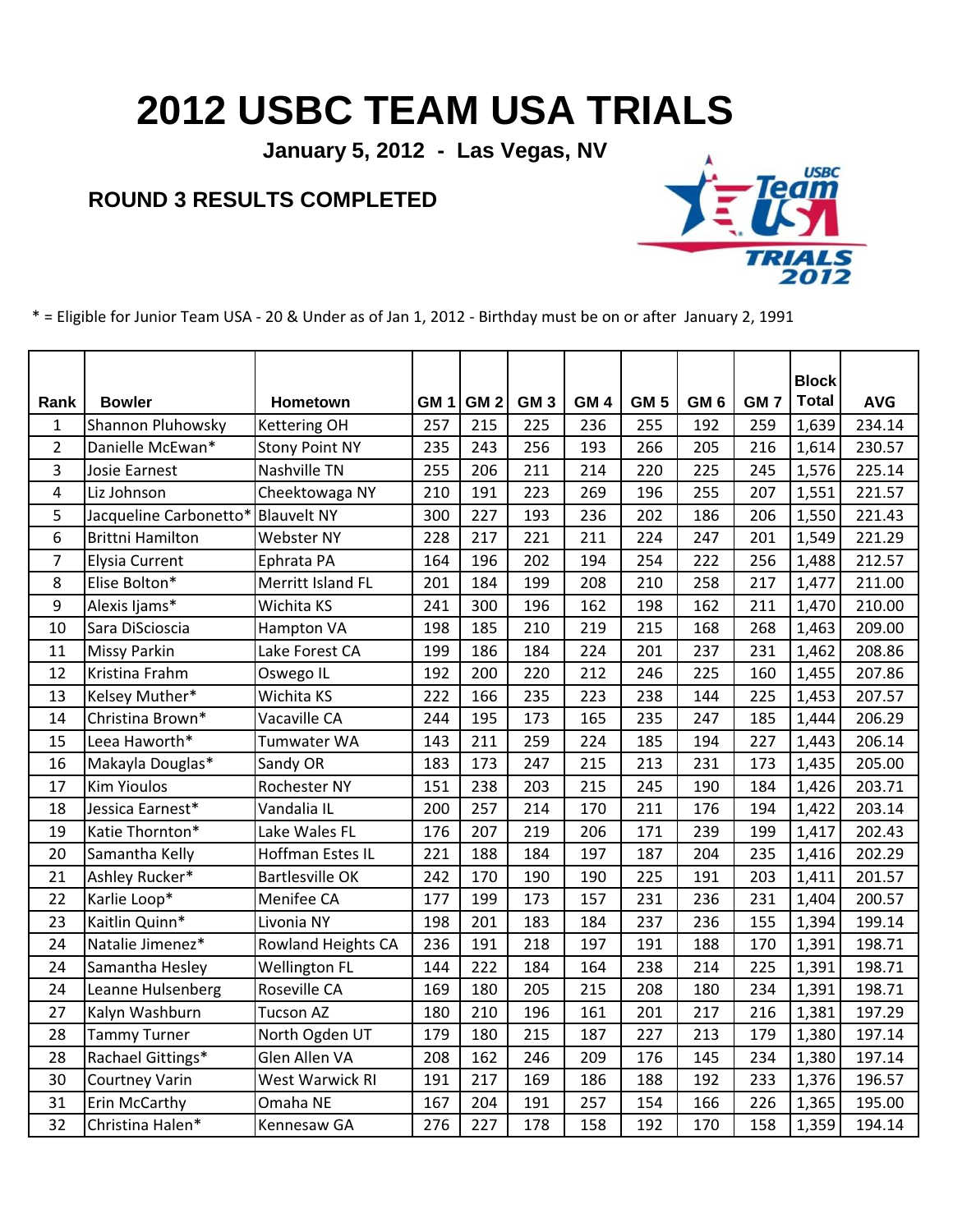| 33 | Brittani Scruggs-barbe | Pikeville KY        | 176 | 191 | 192 | 207 | 223 | 163 | 203 | 1,355 | 193.57 |
|----|------------------------|---------------------|-----|-----|-----|-----|-----|-----|-----|-------|--------|
| 34 | Diandra Asbaty         | Chicago IL          | 203 | 206 | 151 | 203 | 195 | 198 | 194 | 1,350 | 192.86 |
| 35 | Emily Huddleston*      | Omaha NE            | 208 | 217 | 213 | 168 | 179 | 180 | 184 | 1,349 | 192.71 |
| 36 | Catherine Mullen*      | Kissimmee FL        | 195 | 194 | 159 | 211 | 223 | 178 | 188 | 1,348 | 192.57 |
| 37 | Correen Lieber*        | Issaquah WA         | 148 | 217 | 181 | 181 | 259 | 189 | 172 | 1,347 | 192.43 |
| 38 | Shauna Shannon         | Albuquerque NM      | 171 | 197 | 178 | 235 | 184 | 179 | 202 | 1,346 | 192.29 |
| 39 | Amanda Falk            | <b>Tucson AZ</b>    | 174 | 193 | 150 | 212 | 191 | 223 | 201 | 1,344 | 192.00 |
| 39 | Bryanna Caldwell       | Red Rock AZ         | 180 | 196 | 206 | 157 | 200 | 201 | 204 | 1,344 | 192.00 |
| 39 | Kimi Davidson*         | Irving TX           | 231 | 155 | 166 | 180 | 195 | 206 | 211 | 1,344 | 192.00 |
| 42 | Holly Harris*          | Long Prairie MN     | 145 | 165 | 209 | 169 | 186 | 202 | 267 | 1,343 | 191.86 |
| 43 | Sarah Lokker*          | New Baltimore MI    | 177 | 129 | 170 | 203 | 184 | 238 | 236 | 1,337 | 191.00 |
| 44 | Jessica Spires         | New Lenox IL        | 205 | 194 | 168 | 228 | 158 | 208 | 175 | 1,336 | 190.86 |
| 45 | Lisa Macallister       | Kemp TX             | 185 | 156 | 237 | 198 | 175 | 180 | 197 | 1,328 | 189.71 |
| 46 | <b>Brandy Silva</b>    | Albuquerque NM      | 155 | 171 | 235 | 211 | 152 | 199 | 201 | 1,324 | 189.14 |
| 47 | Sydney Brummett*       | Fort Wayne IN       | 214 | 152 | 184 | 201 | 188 | 204 | 171 | 1,314 | 187.71 |
| 47 | Brandi Branka          | Momence IL          | 179 | 160 | 204 | 187 | 190 | 172 | 222 | 1,314 | 187.71 |
| 49 | Talia St_angelo        | Temple City CA      | 237 | 180 | 160 | 182 | 192 | 205 | 153 | 1,309 | 187.00 |
| 50 | Gabriella Mayfield*    | Lake Isabella CA    | 176 | 206 | 222 | 146 | 207 | 201 | 150 | 1,308 | 186.86 |
| 51 | Nicole Trudell*        | <b>Coventry RI</b>  | 158 | 182 | 211 | 177 | 192 | 159 | 224 | 1,303 | 186.14 |
| 52 | Kaitlin Mayall*        | Chula Vista CA      | 203 | 184 | 199 | 224 | 185 | 178 | 129 | 1,302 | 186.00 |
| 53 | Kayla Johnson          | Washington IL       | 204 | 160 | 201 | 191 | 194 | 159 | 177 | 1,286 | 183.71 |
| 54 | Annamarie Groce*       | Kernersville NC     | 195 | 173 | 214 | 132 | 180 | 214 | 177 | 1,285 | 183.57 |
| 55 | <b>Kim Carper</b>      | Fort Ripley MN      | 181 | 189 | 209 | 179 | 159 | 185 | 181 | 1,283 | 183.29 |
| 56 | <b>Ashly Galante</b>   | Palm Habor FL       | 202 | 196 | 204 | 175 | 179 | 168 | 157 | 1,281 | 183.00 |
| 57 | Megan Buja*            | Rockford IL         | 223 | 145 | 165 | 196 | 215 | 165 | 168 | 1,277 | 182.43 |
| 58 | Robyn Renslow*         | <b>Brentwood CA</b> | 186 | 156 | 197 | 189 | 182 | 166 | 186 | 1,262 | 180.29 |
| 59 | Addileen Pointer       | <b>Highland MI</b>  | 145 | 215 | 181 | 191 | 173 | 135 | 211 | 1,251 | 178.71 |
| 60 | Catherine Rawsthorne*  | Federal Way WA      | 184 | 124 | 192 | 214 | 203 | 162 | 171 | 1,250 | 178.57 |
| 61 | Shelly Goodwin*        | Palm City FL        | 225 | 202 | 142 | 189 | 176 | 182 | 133 | 1,249 | 178.43 |
| 62 | Kristina Mickelson     | <b>Bellevue NE</b>  | 179 | 143 | 191 | 198 | 180 | 184 | 163 | 1,238 | 176.86 |
| 62 | Nicole Parkhurst*      | Utica NY            | 178 | 170 | 169 | 154 | 186 | 186 | 195 | 1,238 | 176.86 |
| 62 | Kayla Endicott-WD      | <b>Hutto TX</b>     | 148 | 190 | 138 | 153 | 218 | 181 | 210 | 1,238 | 176.86 |
| 62 | T'nia Falbo            | Greensburg PA       | 181 | 134 | 154 | 214 | 165 | 171 | 219 | 1,238 | 176.86 |
| 66 | Amanda Fry*            | Antelope CA         | 159 | 184 | 170 | 189 | 188 | 173 | 169 | 1,232 | 176.00 |
| 67 | Natalie Goodman*       | O'Fallon IL         | 176 | 179 | 148 | 183 | 148 | 183 | 208 | 1,225 | 175.00 |
| 68 | Marissa Martinek       | Albany NY           | 146 | 165 | 149 | 203 | 157 | 187 | 210 | 1,217 | 173.86 |
| 69 | Suzana Signaigo        | Wichita KS          | 151 | 143 | 176 | 194 | 166 | 176 | 205 | 1,211 | 173.00 |
| 70 | Brittany Hillman*      | Pleasanton CA       | 140 | 187 | 134 | 167 | 177 | 173 | 219 | 1,197 | 171.00 |
| 71 | Ashley Dunn*           | Palmdale CA         | 179 | 216 | 148 | 158 | 128 | 140 | 226 | 1,195 | 170.71 |
| 72 | Michelle Hunzaker*     | Cary NC             | 173 | 194 | 176 | 192 | 129 | 173 | 151 | 1,188 | 169.71 |
| 73 | Kara Richard*          | Tecumseh MI         | 220 | 123 | 202 | 167 | 127 | 187 | 159 | 1,185 | 169.29 |
| 74 | Amy Chirico            | Hazleton PA         | 118 | 158 | 166 | 164 | 155 | 210 | 204 | 1,175 | 167.86 |
| 75 | Melissa Lachanski*     | Albany NY           | 161 | 167 | 198 | 148 | 165 | 179 | 151 | 1,169 | 167.00 |
| 76 | Courtney Schultz*      | Hacienda Heights CA | 164 | 172 | 169 | 187 | 147 | 167 | 156 | 1,162 | 166.00 |
| 77 | <b>Hilary Aycock</b>   | Raleigh NC          | 140 | 167 | 155 | 164 | 169 | 179 | 183 | 1,157 | 165.29 |
| 78 | Brandi Stephens*       | Lahoma OK           | 164 | 157 | 156 | 178 | 165 | 172 | 152 | 1,144 | 163.43 |
| 79 | Jacqueline Nicosia     | Cheektowaga NY      | 146 | 164 | 169 | 182 | 167 | 109 | 141 | 1,078 | 154.00 |